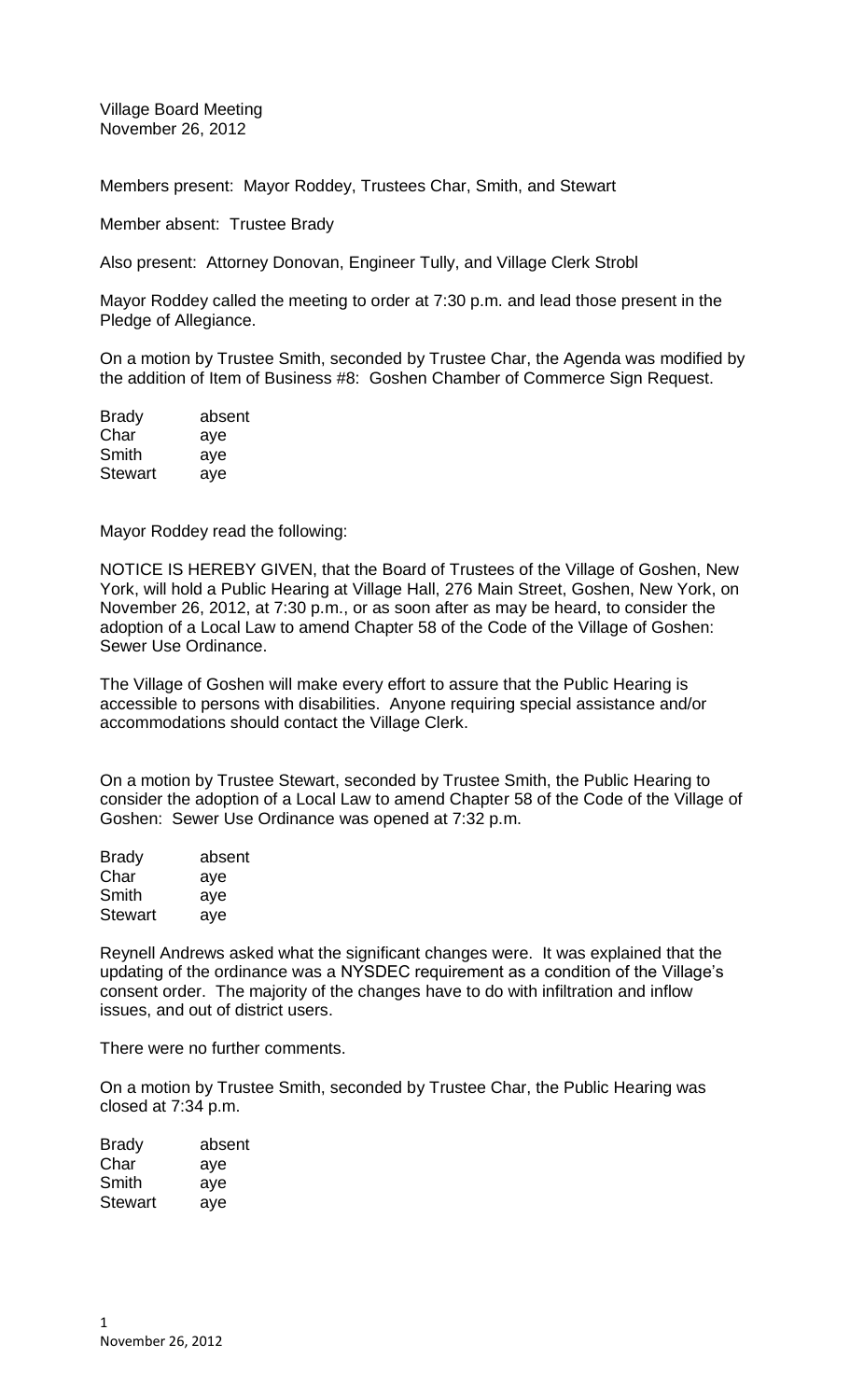### **Minutes**

On a motion by Trustee Stewart, seconded by Trustee Smith, the Minutes of the October 22, 2012 Village Board Meeting were accepted as submitted.

| <b>Brady</b>   | absent |
|----------------|--------|
| Char           | aye    |
| Smith          | aye    |
| <b>Stewart</b> | aye    |

On a motion by Trustee Char, seconded by Trustee Smith, the Minutes of the November 5, 2012 Village Board Work Session were accepted as submitted.

| <b>Brady</b>   | absent |
|----------------|--------|
| Char           | aye    |
| Smith          | aye    |
| <b>Stewart</b> | aye    |

### **Communications**

Mayor Roddey read a request from Chabad of Orange County to perform a Menorah lighting on Wednesday, December 12, 2012, from 5:30 – 6:00 p.m.

On a motion by Trustee Char, seconded by Trustee Smith, approval for the event was granted, predicated upon receipt of Indemnification and Insurance.

| <b>Brady</b>   | absent |
|----------------|--------|
| Char           | aye    |
| Smith          | aye    |
| <b>Stewart</b> | aye    |

Items of Business

On a motion by Trustee Stewart, seconded by Trustee Char, the Mayor is hereby authorized to sign a proposal from Lanc & Tully Engineering and Surveying, P.C., for an overview of existing drainage facilities throughout the Village of Goshen. The proposal includes an estimated fee of \$3,800.00.

| absent |
|--------|
| aye    |
| aye    |
| ave    |
|        |

Trustee Char moved the following, which was seconded by Trustee Stewart:

**WHEREAS,** the Village of Goshen has received one bid for a previously owned truck mounted combination vacuum/flush machine; and

**WHEREAS,** the bid, in the amount of \$69,500.00 was received from TAM Enterprises, Inc.; and

**WHEREAS,** TAM Enterprises, Inc. has provided the Village of Goshen with a Non-Collusive Bidding Certificate;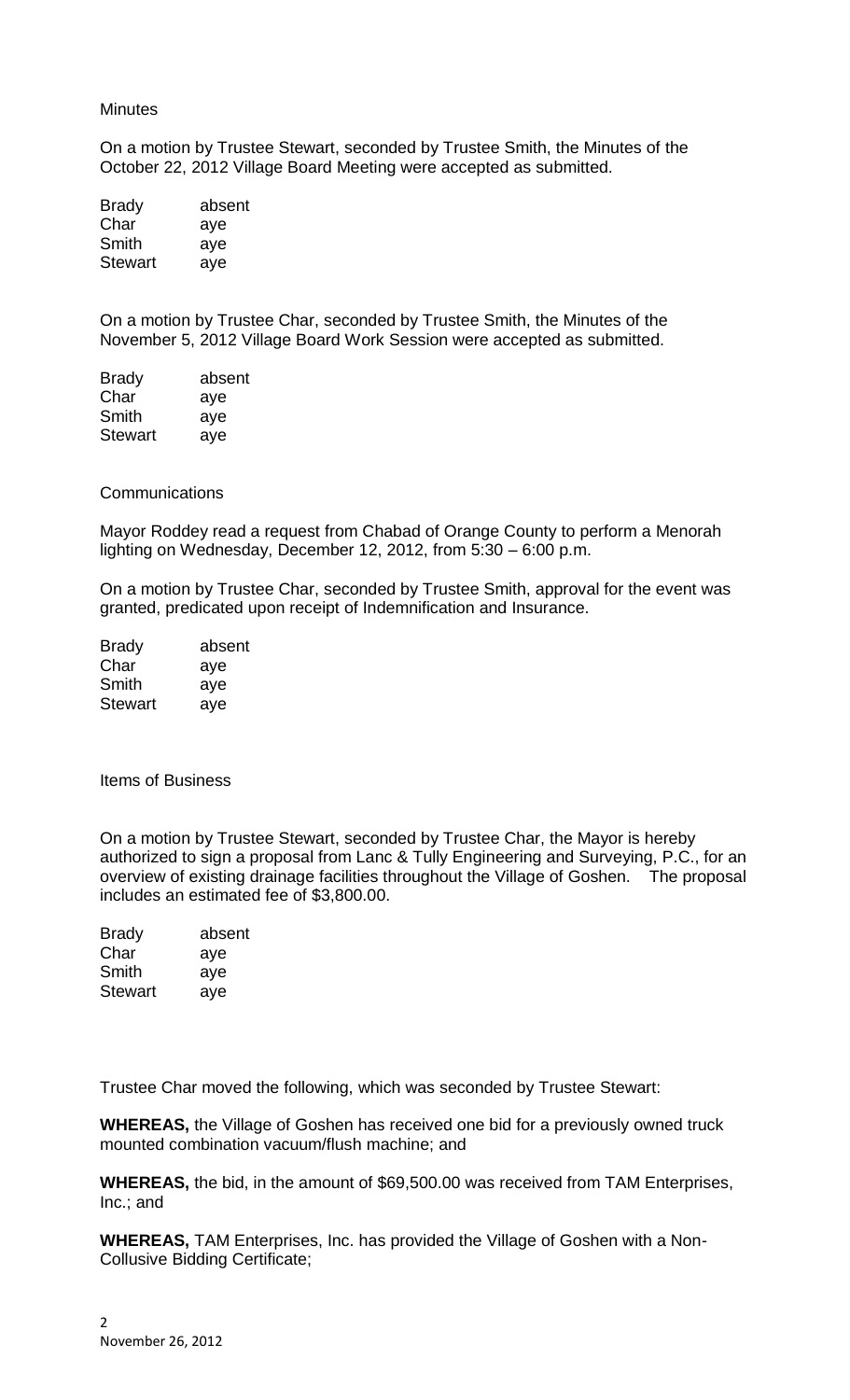# **NOW, THEREFORE,** it is hereby

**RESOLVED,** that the previously owned truck mounted combination vacuum/flush machine be purchased from TAM Enterprises, Inc., of New Hampton, New York.

| <b>Brady</b>   | absent |
|----------------|--------|
| Char           | aye    |
| Smith          | aye    |
| <b>Stewart</b> | aye    |

Trustee Char moved the following, which was seconded by Trustee Stewart:

The Mayor is hereby authorized to execute an Inter-Municipal Agreement between the Village of Goshen and the County of Orange for the provision of two (2) Mobile Data Terminals, with a maximum County expenditure of \$10,000. Funding for this equipment has been granted by the Federal Department of Homeland Security, administered by the New York State Department of Homeland Security and Emergency Services.

Brady absent Char aye Smith aye Stewart aye

On a motion by Trustee Char, seconded by Trustee Smith, the Village of Goshen will allow free parking in the downtown area from December 1, 2012, through January 1, 2013.

| <b>Brady</b>   | absent |
|----------------|--------|
| Char           | aye    |
| Smith          | aye    |
| <b>Stewart</b> | aye    |

On a motion by Trustee Stewart, seconded by Trustee Char, the Village Board of the Village of Goshen hereby adopts the following schedule for meetings during 2013:

The Board of Trustees of the Village of Goshen, New York, will hold Meetings in 2013 at the Village Hall, 276 Main Street, Goshen, NY at 7:30 p.m. on the following dates:

| January 14  | <b>May 13</b> |
|-------------|---------------|
| January 28  | June 10       |
| February 11 | June 24       |
| February 25 | July 8        |
| March 11    | July 22       |
| April 8     | August 12     |
| April 22    | August 26     |
|             | September 9   |

September 23 October 28 November 25 December 9 December 23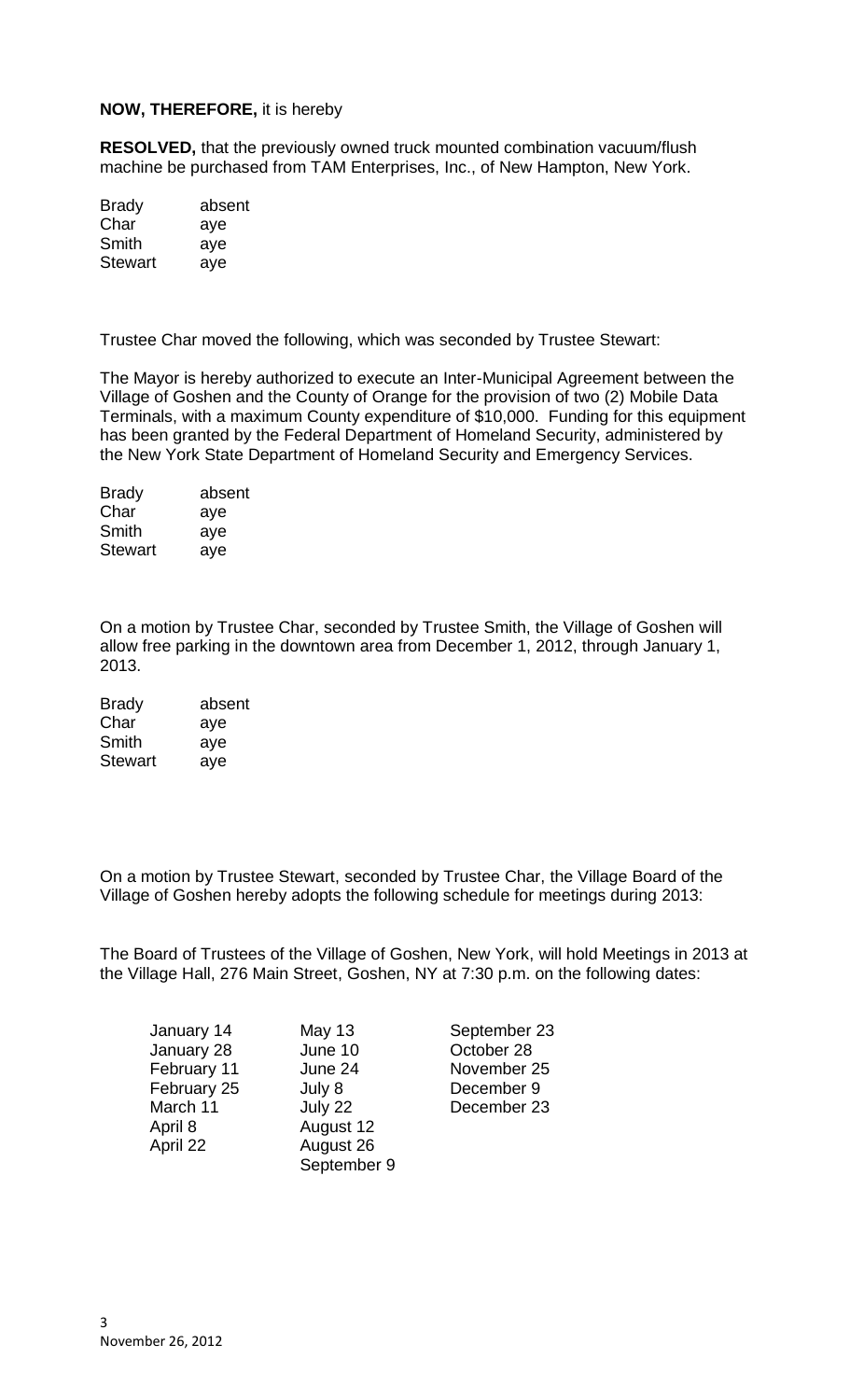The Board of Trustees will hold Work Sessions in 2013 at 7:00 p.m. on the following dates:

| September 16 |
|--------------|
|              |
|              |
| November 4   |
| November 18  |
| December 2   |
| December 16  |
|              |

| <b>Brady</b>   | absent |
|----------------|--------|
| Char           | aye    |
| Smith          | aye    |
| <b>Stewart</b> | aye    |

Trustee Char moved the following, which was seconded by Trustee Smith:

**WHEREAS,** on October 15, 2012 the Village Board did authorize the advertisement for bids for a project known as the "Goshen Water Meter Replacement Project", and did establish a bid opening for said project for Wednesday, November 14, 2012; and

**WHEREAS,** only one bid was received by the Village for the said project; and

**WHEREAS,** the bid package submitted by the lone bidder has been duly examined by the Village Engineer, Lanc & Tully Engineering and Surveying, P.C., and Lanc & Tully has determined that the bid submitted does not satisfy the requirements and specifications as set forth in the bid documents prepared by the Village; and

**WHEREAS,** the Village Board is further concerned that the submittal of only one bid may not result in the best value for the project for the residents of the Village of Goshen; and

**WHEREAS,** the bid documents prepared by the Village specifically provide that the Village Board expressly reserves the right to reject any bids received;

## **NOW, THEREFORE,** it is hereby

**RESOLVED,** that the Village Board hereby determines to reject the bid received for the Goshen Water Meter Replacement Project and further determines to authorize the rebid of this project.

| <b>Brady</b>   | absent |
|----------------|--------|
| Char           | aye    |
| Smith          | aye    |
| <b>Stewart</b> | aye    |

Trustee Stewart moved the following, which was seconded by Trustee Char:

The Village Board of the Village of Goshen hereby authorizes the Advertisement for Bids for the Goshen Water Meter Replacement Project, and sets the bid opening for Thursday, January 3, 2013 at 10:00 a.m. at Village Hall, 276 Main Street, Goshen NY.

| <b>Brady</b>   | absent |
|----------------|--------|
| Char           | aye    |
| Smith          | aye    |
| <b>Stewart</b> | aye    |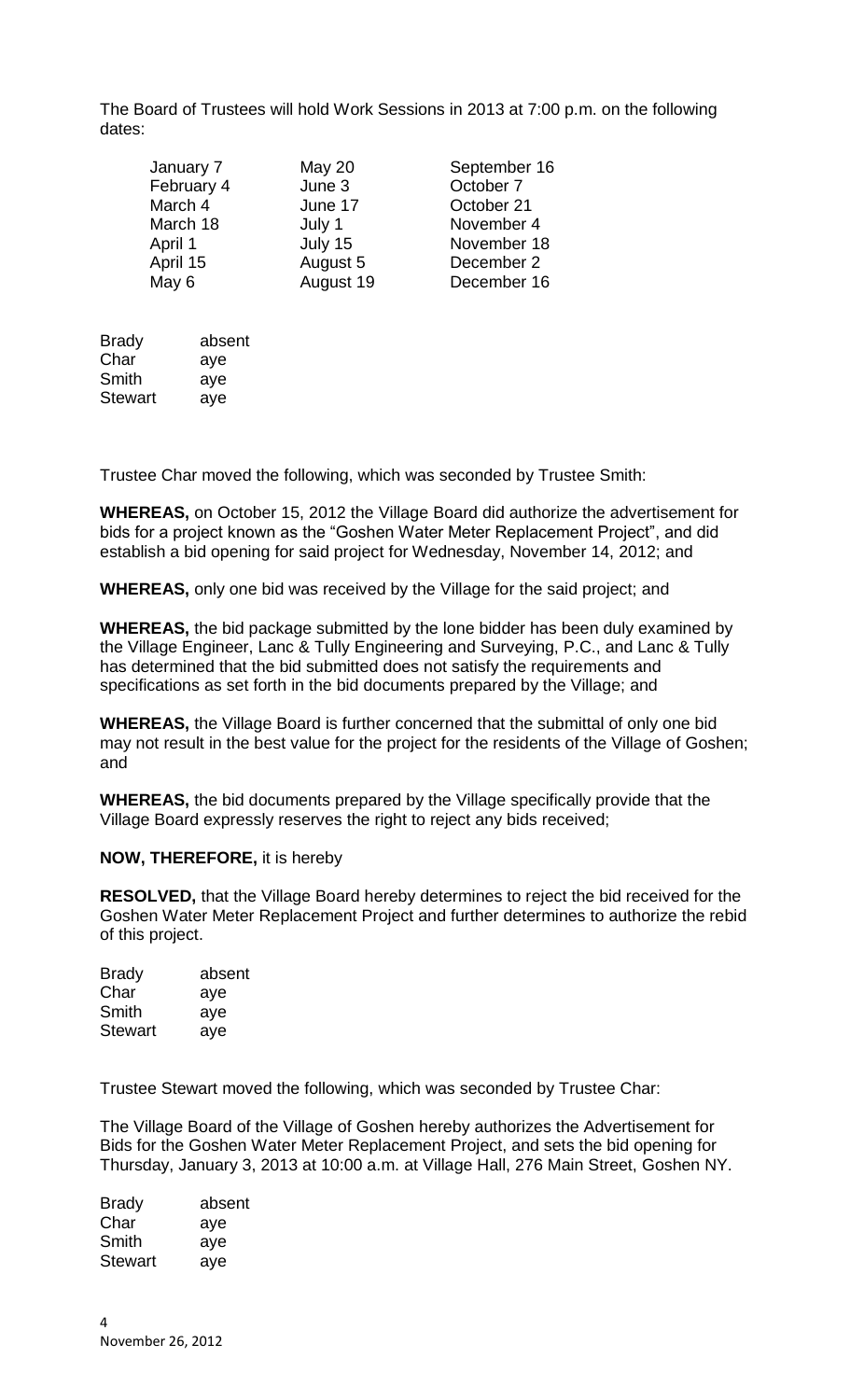Mayor Roddey read a letter from the Goshen Chamber of Commerce requesting permission to erect a temporary sign in the Village Square.

On a motion by Trustee Smith, seconded by Trustee Char, permission for the temporary sign was granted.

| <b>Brady</b>   | absent |
|----------------|--------|
| Char           | aye    |
| Smith          | aye    |
| <b>Stewart</b> | aye    |

On a motion by Trustee Char, seconded by Trustee Stewart, the Village Board of the Village of Goshen, as lead agency, hereby issues a negative declaration pursuant to the applicable provisions of the State Environmental Quality Review Act, set forth at 6NYCRR Part 617 *et seq.,* in the action: adoption of Local Law #7 of 2012.

| <b>Brady</b>   | absent |
|----------------|--------|
| Char           | aye    |
| Smith          | aye    |
| <b>Stewart</b> | aye    |
|                |        |

On a motion by Trustee Stewart, seconded by Trustee Smith, the Village Board of the Village of Goshen hereby adopts Local Law #7 of 2012, a Local Law to amend Chapter 58 of the Code of the Village of Goshen: Sewer Use Ordinance.

| <b>Brady</b>   | absent |
|----------------|--------|
| Char           | aye    |
| Smith          | aye    |
| <b>Stewart</b> | aye    |

### Mayor/Trustee Comments

Trustee Stewart gave the following Department of Public Works report: Hurricane Sandy arrived in the area on Monday, October 29th and crews worked around the clock clearing the roads of storm debris; crews are out picking up leaves; and yardwaste collection has ended for the season.

Trustee Char reported that recently, the Village was recognized by the American Automobile Association (AAA) with a Bronze Award for its community traffic safety efforts and a 25-year achievement pedestrian safety commendation.

Trustee Smith noted that the annual Senior Center Holiday Party will be held at 11:00 a.m. on December 3, 2012.

Mayor Roddey announced that the Village will recognize the *Goshen Independent* on December 10, 2012 with "Indy Day" in Goshen.

The Mayor also urged residents to shop locally for the holidays.